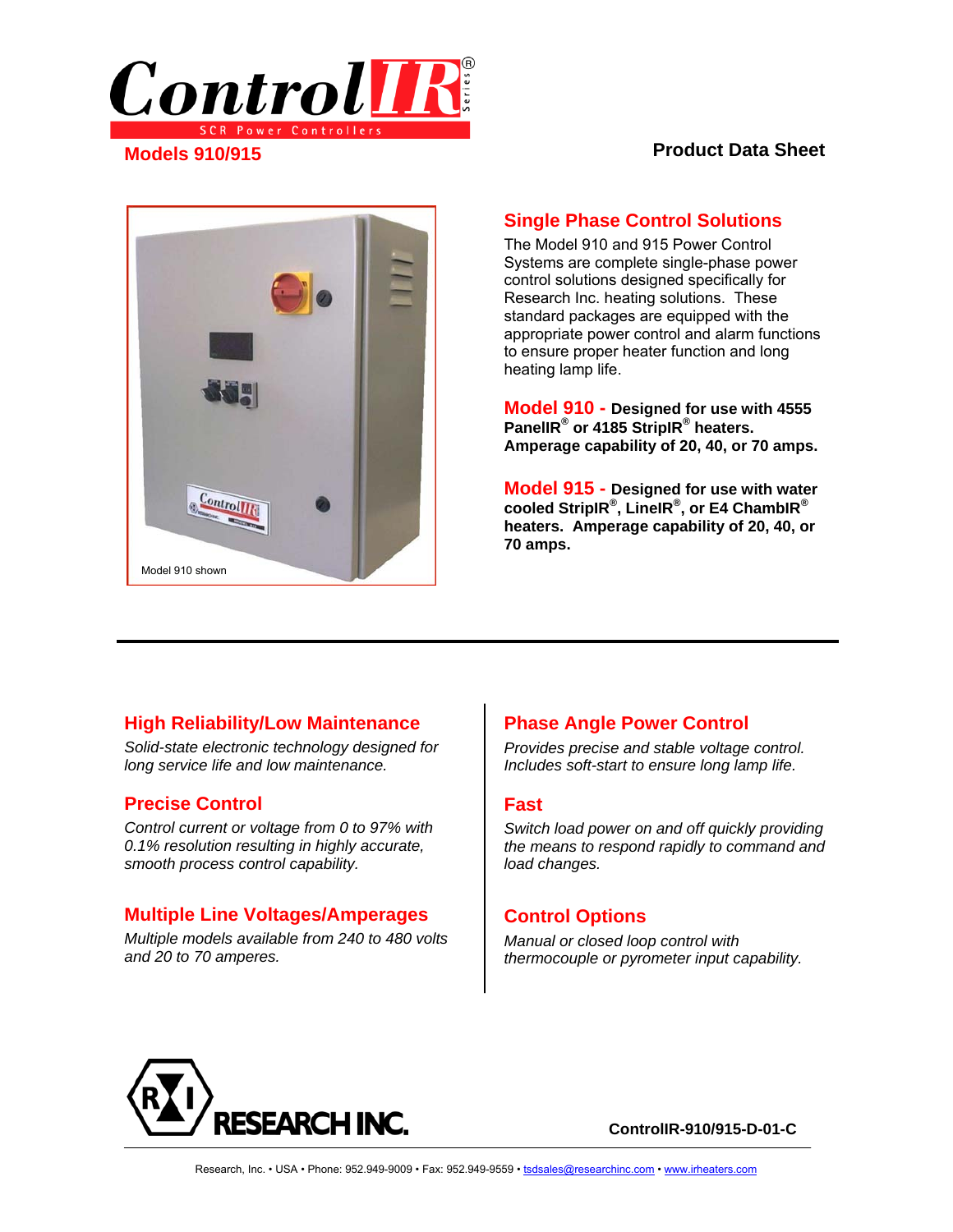# **Phase Angle Control**

Phase angle power control is a specific technique for turning on (firing) SCRs. The term phase angle refers to the timing of the firing. For applications requiring low-power output, the SCRs are fired late in each AC half-cycle so that the SCRs conduct only briefly. For applications requiring higher power, the SCRs are fired earlier in each AC half-cycle to provide longer SCR on time. Figure 1 illustrates the application of power using phase angle power control. The output with phase angle power control is very constant since the SCR on-time is adjusted within each AC half-cycle. The proportioning of every cycle allows gradual application of voltage to the load. The SCR controls used within the 910/915 are equipped with a softstart feature to optimize lamp life.



## **Standard features**

The Model 910/915 Power Control Solutions are equipped with numerous standard features specifically designed for Research Inc. heaters. The 910 is more of a basic control cabinet, while the 915 adds numerous features.

## **Enclosure (Both 910 and 915)**

The enclosure used on both models is an industrial, wall-mount NEMA 12 type enclosure. The following features are included:

**Figure 1.5 Front-opening door mechanically**interlocked with main disconnect switch Door-mounted print and manual pocket

### **Operator Panel (910 only)**

The operator panel (see Figure 2) is designed for simple and safe operation. The operator panel for the Model 910 includes the following features:

- **Heater On/Off control switch and** indicator light
- $\blacksquare$  Set-point local/ remote control switch
- $\blacksquare$  10-turn potentiometer with digital dial for precise, repeatable local control
- **Mechanically interlocked doors with** main power disconnect switches
- **D** Optional lamp out and SCR overcurrent trip
- **D** Optional temperature controller with either thermocouple or pyrometer input. Note – if an optional digital voltmeter is supplied, it is mounted in the same panel location as the temperature controller.



## **Operator Panel (915 only)**

The Model 915 Power Control System is designed with several additional features that are not available on the Model 910. Numerous alarm functions have been added specifically to protect water-cooled heaters such as the StripIR<sup>®</sup>, LineIR<sup>®</sup>, and E4 ChambIR<sup>®</sup> infrared heating systems. PLC logic is used to ensure cooling is actuated before the heaters are energized. Cooling continues to run for several minutes after the heaters are deenergized. The PLC also allows "smart" alarming. Table 1 displays the function of the indicator lights.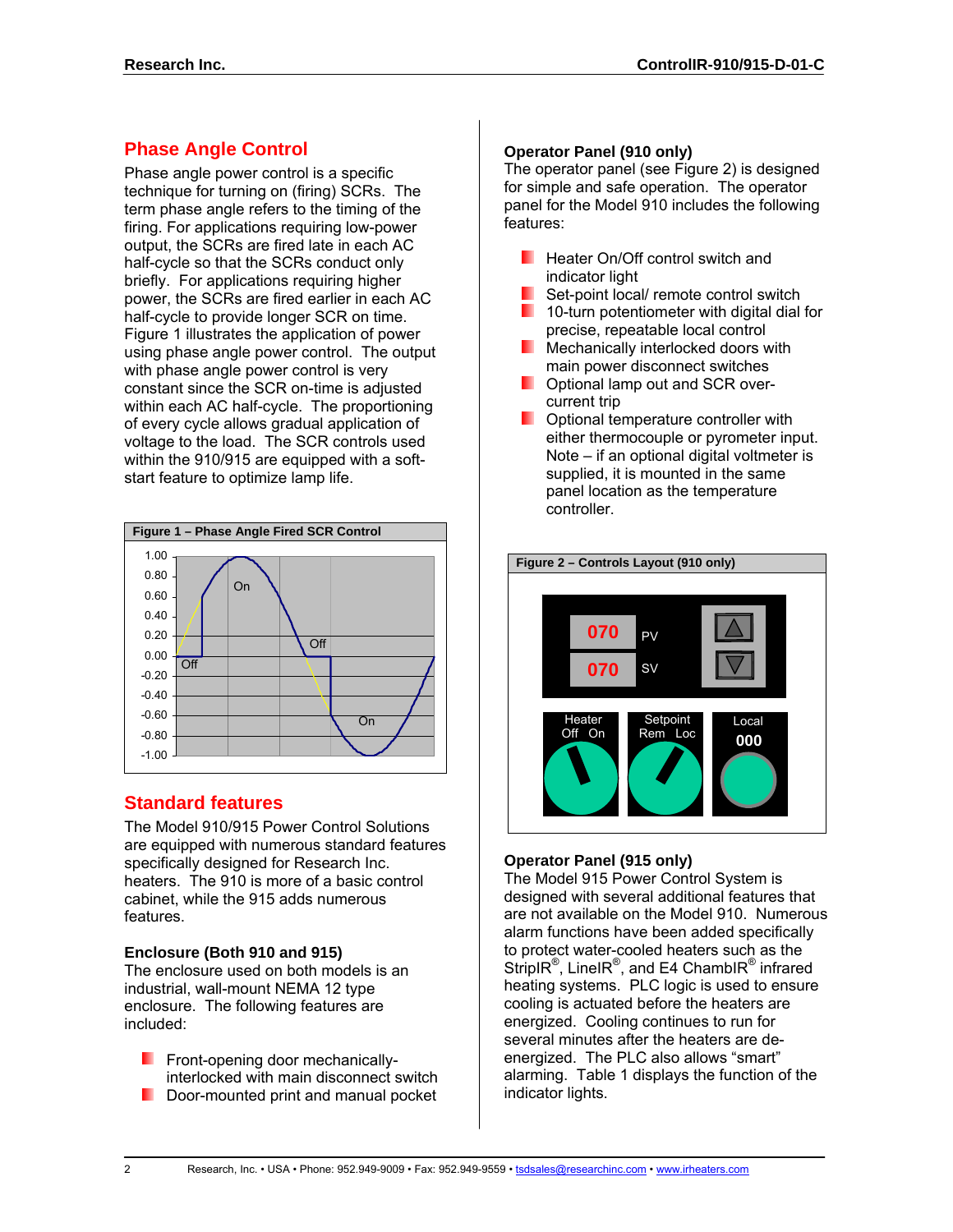| Table 1: Operator Panel - Indicator Lamps (915) |                                 |                                               |  |  |
|-------------------------------------------------|---------------------------------|-----------------------------------------------|--|--|
| Indicator<br>Lamp                               | Lamp<br><b>On Constant</b>      | Lamp<br><b>Flashes</b>                        |  |  |
| Heater 'On'                                     | Heater is on                    | Heater<br>interlock is<br>open                |  |  |
| Cooling 'On'                                    | Cooling is on                   | Cooling off<br>$delay - one$<br>minute        |  |  |
| Heater over-<br>temp                            | Heater<br>thermostat is<br>open | Temperature<br>controller alarm<br>(optional) |  |  |
| Lamp out -<br><b>OCT SCR</b>                    | N/A                             | Special Option                                |  |  |

The operator panel (see Figure 3) for the 915 includes the following features:

- $\blacksquare$  Heater on/off switch and run light
- **Cooling on/off switch and run light**
- Set-point local/ remote control switch
- $\blacksquare$  10-turn potentiometer with digital dial for precise, repeatable local control
- $\blacksquare$  Heater over-temperature indicator
- **D** Optional temperature controller with either thermocouple or pyrometer input. Note – if an optional digital voltmeter is supplied, it is mounted in the same panel location as the temperature controller.



#### **Control Hardware (Both 910 and 915)**

The SCR power control included is the Model 1022 single phase, SCR power controller. The 1022 has the following features:

- **Phase angle control for T3 lamp loads Linear load voltage with respect to**
- command signal.

Other standard control features include:

- **D** 0-5 VDC command signal (remote mode) Class T- type fuses with fast acting, SCR protection
- **Fused, 120 VAC control transformer for** all control wiring and relay logic
- $\blacksquare$  Terminal connections for field wiring
- **Pre-wired from terminal blocks to all** installed devices and options
- **Remote command signal 0-5 VDC**
- $\blacksquare$  Terminal block contacts for remote Estop switch, remote heater on/off switch.
- **Process interlocks for heater thermostat,** water and airflow switches
- **Integrated contactor controls AC line** power to SCR controller

## **Electrical Ratings**

Both the Model 910 and 915 are rated for single phase, 50/60 Hz. Operation. The units each handle a single zone of single phase control. Ratings are shown in Table 2:

| <b>Table 2: Electrical Ratings</b> |                       |                       |  |  |
|------------------------------------|-----------------------|-----------------------|--|--|
|                                    | Model 910             | Model 915             |  |  |
| Voltage                            | 240 or 480V, 1 $\Phi$ | 240 or 480V, 1 $\Phi$ |  |  |
| Amperage                           | 20, 40, or 70 Amps    | 20, 40, or 70 Amps    |  |  |

## **Options**

In addition to the standard features previously listed, several options are available to enhance the functionality of the systems. These options are available on both the Model 910 and 915 and must be specified when ordering.

#### **Product Detection (PD)**

- **Adjusts lamps between run and idle** when product is detected
- **Adjustment provided on front panel**